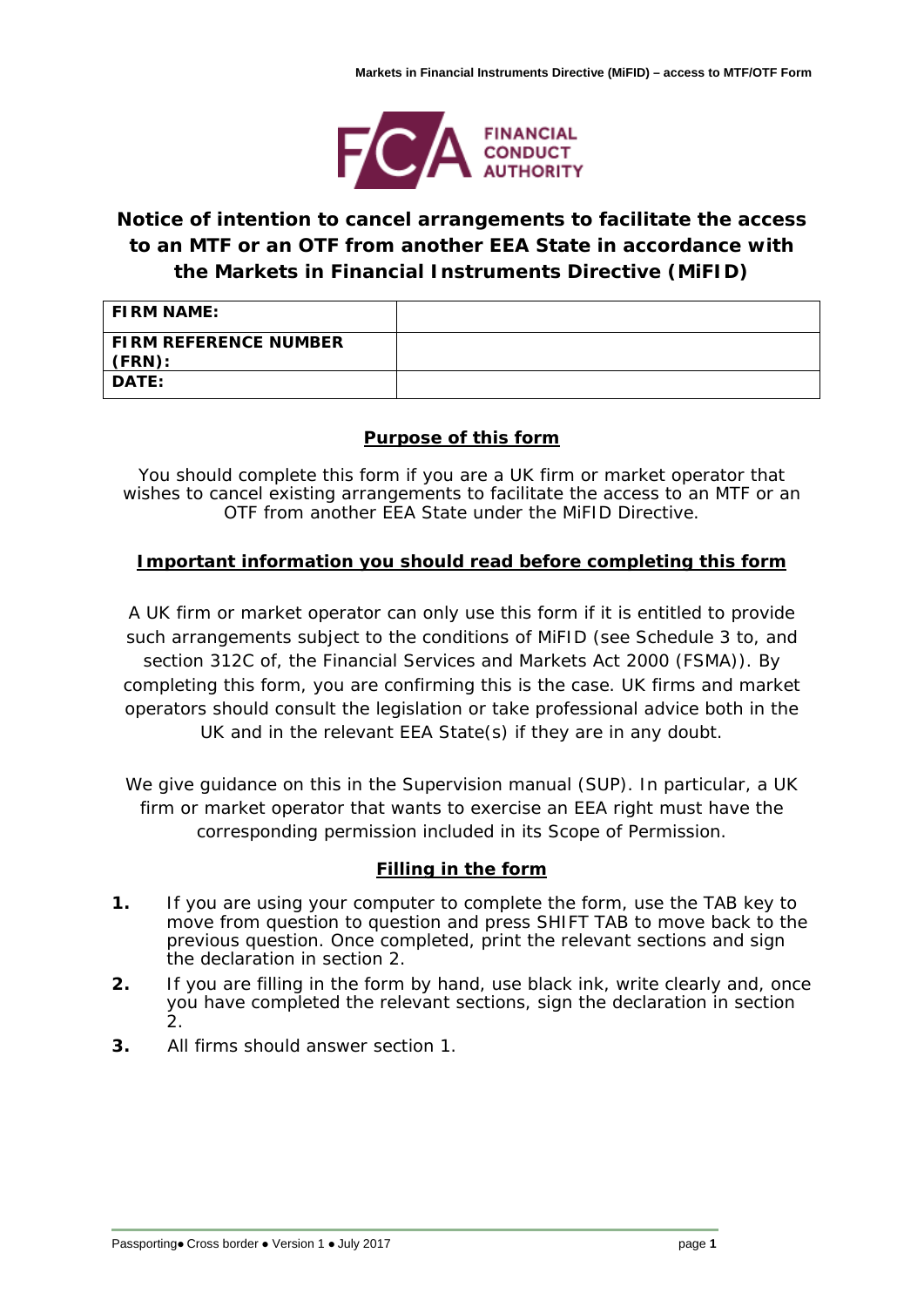| 1. Contact information                                                 |                                                                           |
|------------------------------------------------------------------------|---------------------------------------------------------------------------|
| Type of notification:                                                  | Cancel the provision of arrangements<br>to facilitate access to MTF / OTF |
|                                                                        |                                                                           |
| <b>Member</b><br><b>State</b><br>which<br>in<br>the                    |                                                                           |
| investment<br>firm/<br>market                                          |                                                                           |
| operator provided arrangements:                                        |                                                                           |
| Name of investment firm/ market<br>operator:                           |                                                                           |
|                                                                        |                                                                           |
| <b>Address</b><br><b>of</b><br>investment<br>firm/<br>market operator: |                                                                           |
|                                                                        |                                                                           |
|                                                                        |                                                                           |
| Telephone number of investment                                         |                                                                           |
| firm/ market operator:                                                 |                                                                           |
| E-mail of investment firm/ market                                      |                                                                           |
| operator:                                                              |                                                                           |
| Name of the contact person at the                                      |                                                                           |
| firm<br>market<br>investment<br>$\prime$                               |                                                                           |
| operator:                                                              |                                                                           |
| Name of the MTF/ OTF:                                                  |                                                                           |
|                                                                        |                                                                           |
| <b>Home Member State:</b>                                              | United Kingdom                                                            |
| Home Member State Competent                                            | <b>Financial Conduct Authority</b>                                        |
| <b>Authority:</b>                                                      |                                                                           |
| <b>Authorisation Status:</b>                                           | Authorised by the Financial Conduct                                       |
|                                                                        | Authority                                                                 |
| <b>Applicable Law:</b>                                                 |                                                                           |
| <b>Authorisation Date:</b>                                             |                                                                           |
| Date from which the termination                                        |                                                                           |
| will be effective:                                                     |                                                                           |
|                                                                        |                                                                           |